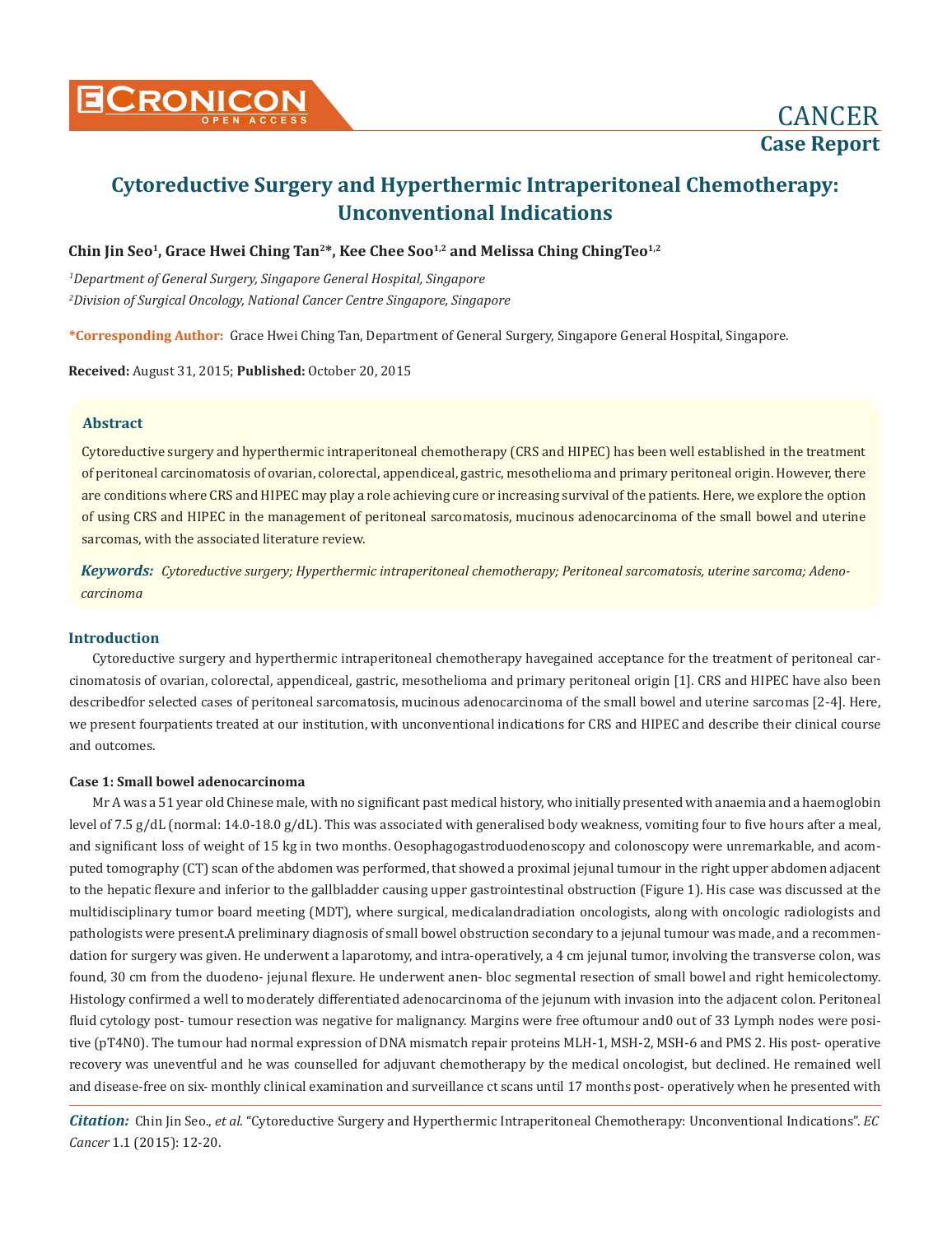13

colicky abdominal pain. A CT thorax, abdomen and pelvisrevealed a new soft tissue mass adjacent to the ileocolic anastomotic site, suspicious for local recurrence and a new ill-defined hypodensityin segment II of the liver, suspicious of metastasis (Figure 2). A Colonoscopy was performed, and this showed a stricture at the anastomotic site that revealed high grade dysplasia on biopsy. A PET-CT showed an FDG avid hypodensity at the capsular surface of segment II of his liver, a mass at the right hemicolectomy anastomotic site and also a left paracolic gutter mass suspicious for a peritoneal deposit (Figure 3). His case was discussed at the MDT, and the patient was counselled for CRS and HIPEC. Intra- operatively, his peritoneal cancer index (PCI) (Figure 4) was 9, and he underwent a redo right hemicolectomy with resection of the previous ileocolic anastomosis, left hemicolectomy, resection of 30 cm of jejunum, stripping of the left paracolic peritoneum, and resection of the segment II subcapsular lesion.His completeness of cytoreduction score (CC) was 0. This was followed by HIPEC with mitomycin 20 mg at 41 degrees Celsius for 60 minutes. Histology of the resected anastomotic site was positive for adenocarcinoma and the liver resection specimen showed metastatic adenocarcinoma on the hepatic capsule invading into the liver parenchyma. The specimen was compared to the initial resected specimen and it showed identical morphology, consistent with metastatic recurrence. His post- operative recovery was once again unremarkable. He declined intravenous chemotherapy but completed 8 cycles of oralXeloda. His latest CT scan, 24 months from the initial surgery and 7 months from the CRS and HIPEC, shows no recurrence.



*Figure 1: Computed tomography (CT) scan of the abdomen showing the tumour in the proximal small bowel causing intestinal obstruction.*



*Figure 2: Positron emission tomography (PET) scan of the abdomen showing the lesion at the capsular surface of hepatic segment II suspicious for peritoneal deposit.*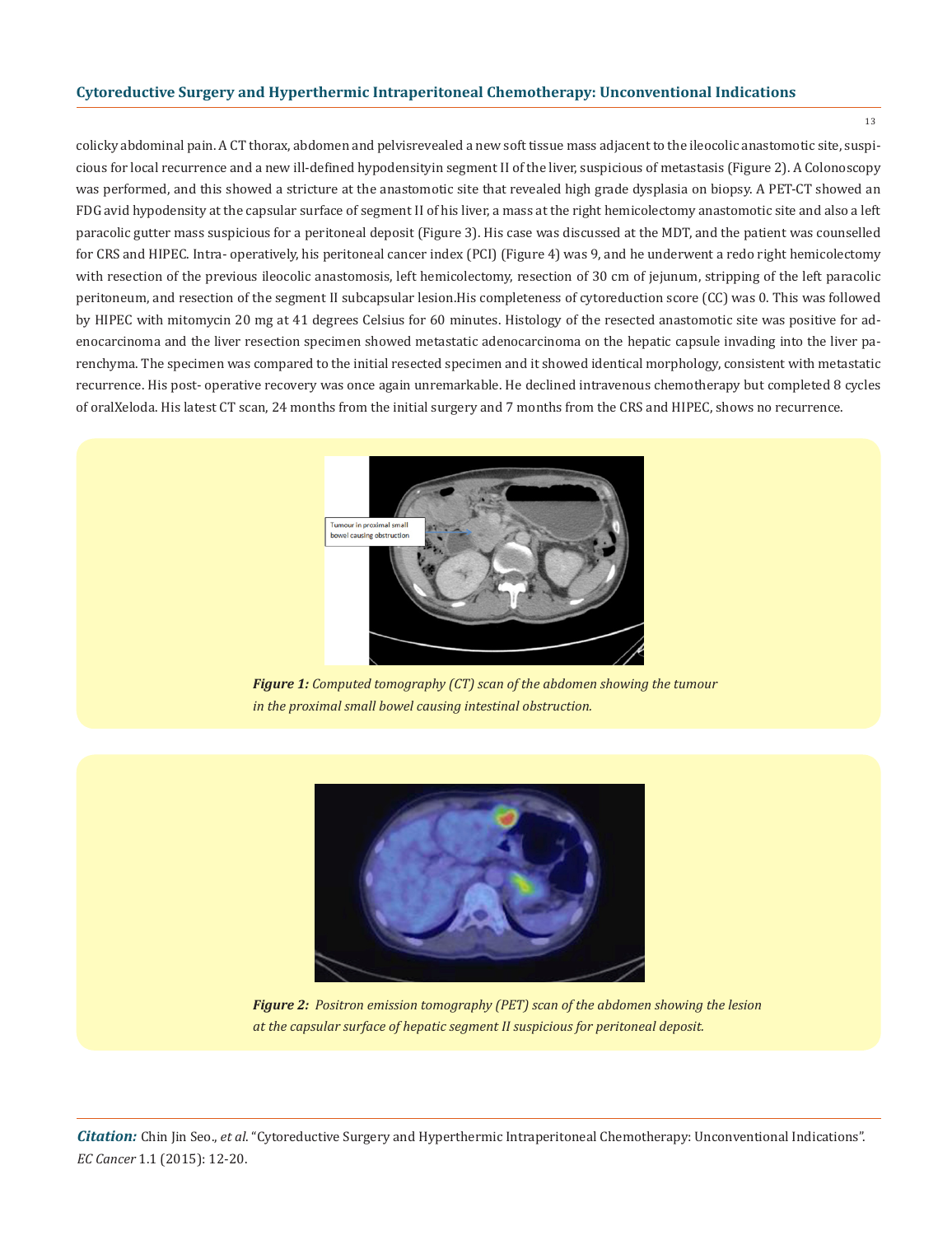

*Figure 3: PET scan showing local recurrence at site of right hemicolectomy anastomosis and left paracolic gutter metastasis.*



*Figure 4: Peritoneal Cancer Index [15].*

#### **Case 2: Peritoneal leiomyosarcoma**

A 57 year old Chinese female with a past medical history of dyslipidaemia and cataract, presented with right iliac fossa pain of one year duration, which worsened one day prior to presentation. The pain was colicky in nature, radiating to the right flank, and associated with nausea and vomiting. She sought advice from her general practitioner who did a bedside ultrasound scan which showed a large pelvic mass and she was referred to the general surgical service.Of note, she did not have any recent loss of appetite, loss of weight, bleeding per rectum or any family history of malignancy. On examination, her abdomen was soft, but tender over the right side of her abdomen and there was a palpable pelvic mass. A CT scan of the abdomen and pelvis was done, which showed a large pelvic neoplasm arising from the right adnexa, intimately associated with the right ovarian pedicle and right lateral wall of the uterus (Figure 5). Blood investigations were grossly normal, including the Cancer Antigen–125 (CA125) level which was 8.5 U/mL (normal < 35 U/mL). She was referred to the consultant gynaecologist, with a working diagnosis of ovarian tumour, and surgery was recommended. She was counselled appropriately and after preparation, underwent a laparotomy. Intraoperative findings were that of a large 16 cm mobile mass, arising from the right ovary, adherent to the small bowel mesentery and right ureter. She underwent a total abdominal hysterectomy bilateral salphingooopherectomy, infracolicomentectomy and bilateral pelvic lymph node dissection. There was an inadvertent transection of the right ureter during the surgery, which was repaired with a primary end to end anastomosis. Post-operatively, she recovered well and was discharged on post-operative day 6. The pathology showed a leiomyosarcoma arising from the mesentery, with a mitotic count of 24/10 hpf, and all the harvested pelvic lymph nodes (21 in total) were negative for malignancy. Immunohistochemistry showeda strong diffuse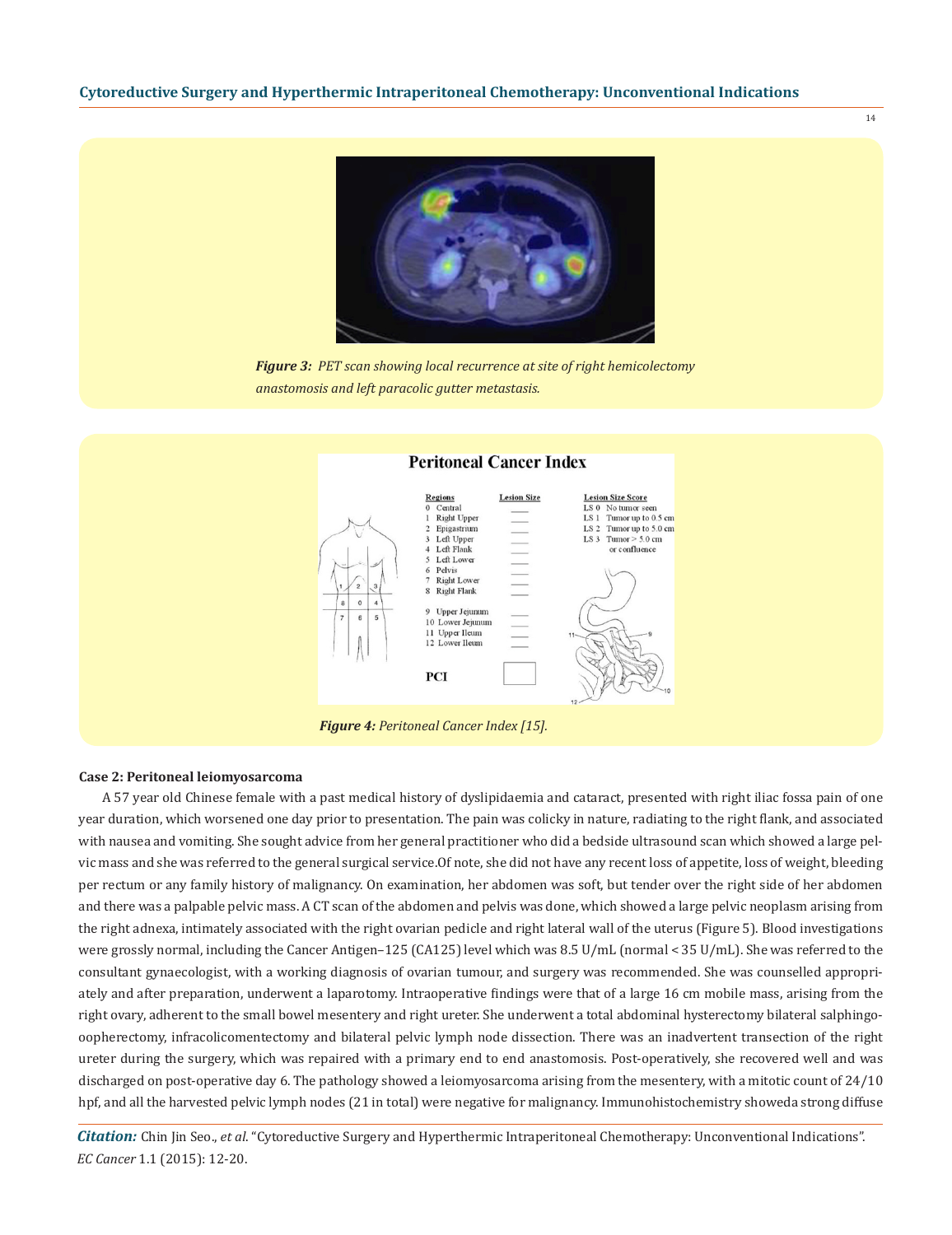positive reaction for smooth muscle antibody (SMA) and focal strong positive reaction for desmin, DOG-1, CD117 (for gastrointestinal stromal tumour), MNF-116 (for sarcomatoid carcinoma), CD10 (for endometrial stromal sarcoma) and CD34 (for haemopoietic cells) negative. She was seen by the medical oncologist and in view of the histology, was advised for close surveillance. She remained asymptomatic during her follow-up, but it was noted on a CT thorax abdomen and pelvis performed 8 months post-operatively, that there was a heterogeneously enhancing mass in the right hemipelvis, adjacent to the small bowel and suspicious for peritoneal recurrence (Figure 6). Her case was discussed at the MDT, and a recommendation for CRS and HIPEC was made, in view of the peritoneal origin of her tumor. She was counselled for surgery andunderwent cytoreductive surgery and HIPEC, which involved peritonectomy, small bowel resection, and cholecystectomy. Her PCI score was 9 and CC score was 0. HIPEC was withcisplatin 16 mg at 39 degrees Celsius for 60 minutes. Oral feeds were established on post- operative day 4 and she was discharged on day 9. Histology was that of metastatic leiomyosarcoma. She declined adjuvant chemotherapy after CRS and HIPEC. Ona surveillance CT scan 4 months later, was found to have evidence of disease recurrence, withperitoneal nodules and enlarged common iliac lymph nodes. She has since started on chemotherapy with gemcitabine and taxotere with pegfilgrastim. She is currently alive, 14 months since her first surgery and 6 months post CRS and HIPEC, and still on chemotherapy.



*Figure 5: CT scan showing the right adnexal mass.*



*Figure 6: CT scan showing heterogeneously enhancing mass in the right hemipelvis, adjacent to the small bowel and suspicious for recurrence.*

15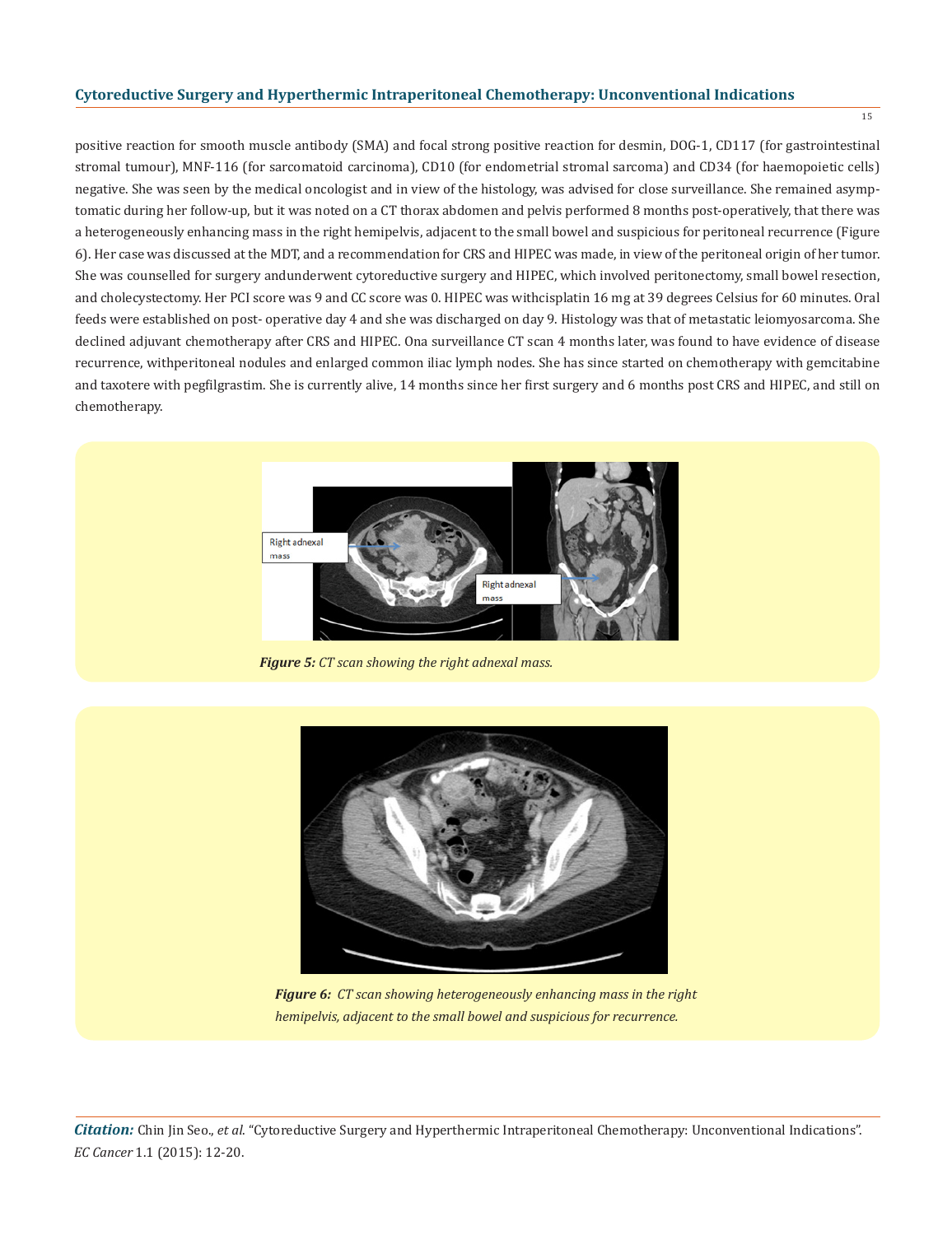#### **Case 3: Peritoneal synovial sarcoma**

A 44 year old Indonesian male, with no significant past medical history, smoker of 30 pack years and drinks alcohol regularly (hard liquor), initially presented with left sided abdominal pain and a palpable mass per abdomen. He had no quantifiable loss of appetite and loss of weight, nor any gastrointestinal symptoms such as altered bowel habits and bleeding per rectum. He subsequently sought medical advice in Indonesia, upon which a CT scan of his abdomen was obtained. This showed a large mass intra- peritoneally, between the spleen and the stomach. Open biopsy was done in Indonesia and the histology was reported as adenocarcinoma. Post-operatively, he sought medical advice from our institution, and the biopsy specimen was re-read by a consultant pathologist specialising in sarcoma pathology. The histology was confirmed to be synovial sarcoma as the Fluorescence in situ Hybridization (FISH) test for SS18 gene was positive. He returned to Indonesia to have debulking surgery and adjuvant treatment with sunitinib. Six months after the initial surgery, his PET scan showed local recurrence of the disease and he underwent distal pancreatectomy, splenectomy, and resection of the tumour, followed by adjuvant radiotherapy. The following surveillance CT scan done six months after his second surgery showed no new recurrence. However, three months later, he was noted by his family members to be losing weight and a repeat CT scan showed new lesions in the peritoneum [Figure 7] and around the right kidney [Figure 8]. He was then counselled for chemotherapy and started on doxorubicin and ifosfamide, which he completed 6 cycles of. A repeat CT scan showed that there were no new nodules in the peritoneum but the size of the present nodules had increased slightly. His case was discussed at our MDT meeting for consideration of CRS and HIPEC, and the decision was to offer the patient the option of CRS and HIPEC in view of his young age and absence of distant metastases. He was agreeable for the option of surgical intervention and underwent CRS and HIPEC 27 months after his initial surgery. The intraoperative PCI score was 9 and the CC score was 0. He underwent small bowel resection, right hemicolectomy, resection of right retroperitoneal tumour, and peritonectomy as the tumour was involving multiple loops of small bowel, adhering to the transverse colon, sigmoid colon and bladder. HIPEC was done with cisplatin 67mg, for duration of 60 minutes at 40 degrees celsius. The final histology was that of recurrent synovial sarcoma. In the immediate post-operative period, he developed acute kidney injury and acute respiratory distress syndrome and required management in the surgical intensive care unit. He was administered intravenous corticosteroids in a bid to overcome the severe systemic inflammatory response syndrome, and made a rapid and remarkable recovery with minimal sequelae. He was discharged on post- operative day 15 and returned home to Indonesia subsequently. He is currently well, and four months postoperative CRS and HIPEC, and due for his repeat CT scan in two months' time.



*Figure 7: Recurrent mass in the anterior central mesentery.*

16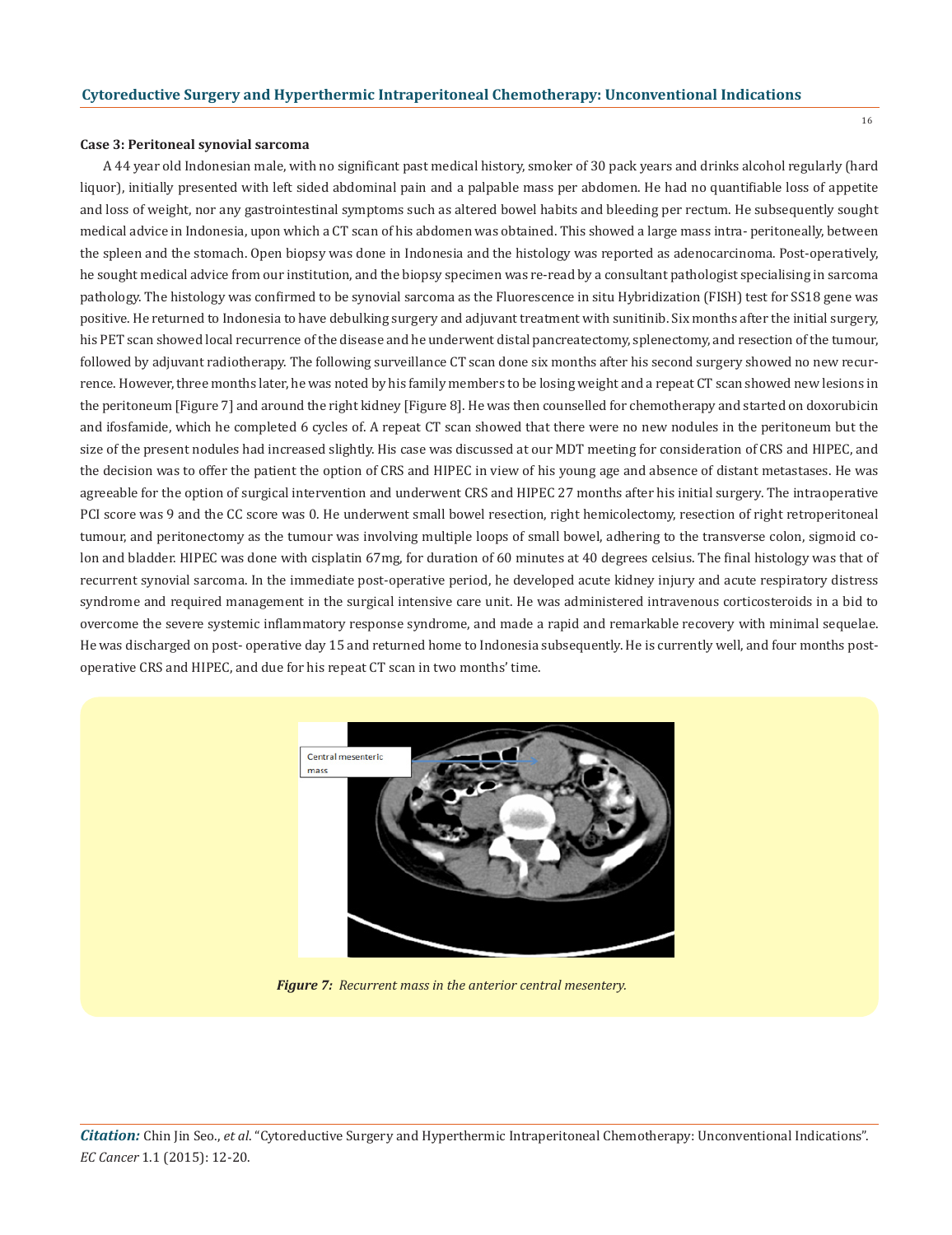

*Figure 8: Showing the mass at the hepatorenal region, histology consistent with recurrent synovial sarcoma.*

#### **Case 4: Endometrial adenocarcinoma**

A 46 year old premenopausal Chinese female with no significant medical history, presented with a new onset of menorrhagia. She did not have any recent loss of appetite or weight, did not take any oral contraceptive pills, and was not on anticoagulation. On examination, her abdomen was soft, non- tender, and there were no palpable masses. Blood investigation showed her CA125 level to be 47.3 U/mL (normal: 0-35 U/mL). A CT scan of her abdomen and pelvis was done and this showed an enlarged ovary measuring 5cm which was predominantly cystic with irregular septations and worrisome for malignancy. There was also a bulky uterus seen on the CT scan. Cervical smear showed atypical squamous cells. Colposcopy showed areas of hypervascularity but histology confirmed cervicitis. Endometrial curettage was done and histology was that of endometroid adenocarcinoma. She underwent a total abdominal hysterectomy and salphingo-oopherectomy with pelvic lymph node dissection by the gynaecologist. Histology was that of Grade 3 endometroid adenocarcinoma with multiple small foci of clear cell carcinoma, and all 23 lymph nodes were negative for malignancy. She completed 6 cycles of adjuvant chemotherapy with carboplatin and paclitaxel. After a disease-free interval of 47 months, she re-presented with crampy abdominal pain, radiating to the left groin. She did not have any symptoms of urinary tract infection and had normal bowel habits. On examination, her abdomen was soft, non- tender, with no rebound or guarding. Bowel sounds were active and a digital rectal examination did not reveal any significant findings. A CT scan was done, and it showed a new heterogenous nodule in left pelvic side wall and peritoneal nodules around the right hepatic lobe (Figure 9). Her case was discussed at the multidisciplinary meeting, and the impression was that of recurrent ovarian cancer and the recommendation was for surgery. She was counselled accordingly and was agreeable for CRS and HIPEC. Intra- operatively, there was a left pelvic wall nodule closely related to the left ureter, diaphragmatic nodules and nodules on the peritoneal surface of the liver. CRS involved stripping of the right diaphragmatic peritoneum, liver capsule and left pelvic peritoneum. The remaining peritoneal surface and bowels appeared free from tumour. Her PCI score was 5 and CC score was 0. HIPEC was given with cisplatin 50 mg for 60 minutes. Post-operatively, she was planned for early intra- peritoneal chemotherapy (EPIC) with carbotaxel. However, she only received EPIC for 3 days as her creatinine was found to be increasing, with the highest value reaching 128 mmol/L (baseline 55 mmol/L). Her creatinine subsequently improved with hydration. Her post- operative recovery was unremarkable, and she was started on oral feeds by post-operative day 5 and discharged on post- operative day 16. Histology of the nodules were metastatic poorly differentiated adenocarcinoma, consistent with endometroid subtype. Tumour cells were positive for estrogen receptors (2 +, > 90%), and progesterone receptors (3 +, > 90%). She then received adjuvant chemotherapy with paclitaxel for 4 cycles. She remained well and disease-free on surveillance scans until her latest CT scan, performed 45 months post CRS and HIPEC, and 91 months since her initial diagnosis that showed a 8 mm nodule at the subcapsular region of segment 4/8 of the liver. Amagnetic resonance imaging (MRI) scan of the abdomen confirmed the single subcapsular disease recurrence with no other peritoneal deposits. Her CA125 level was noted to be 6.5 U/mL. After discussion at the MDT, the decision was for a repeat CRS and HIPEC which was performed. Intra- operatively, there was only a single peritoneal deposit which was successfully removed (PCI score 3, CC score 0).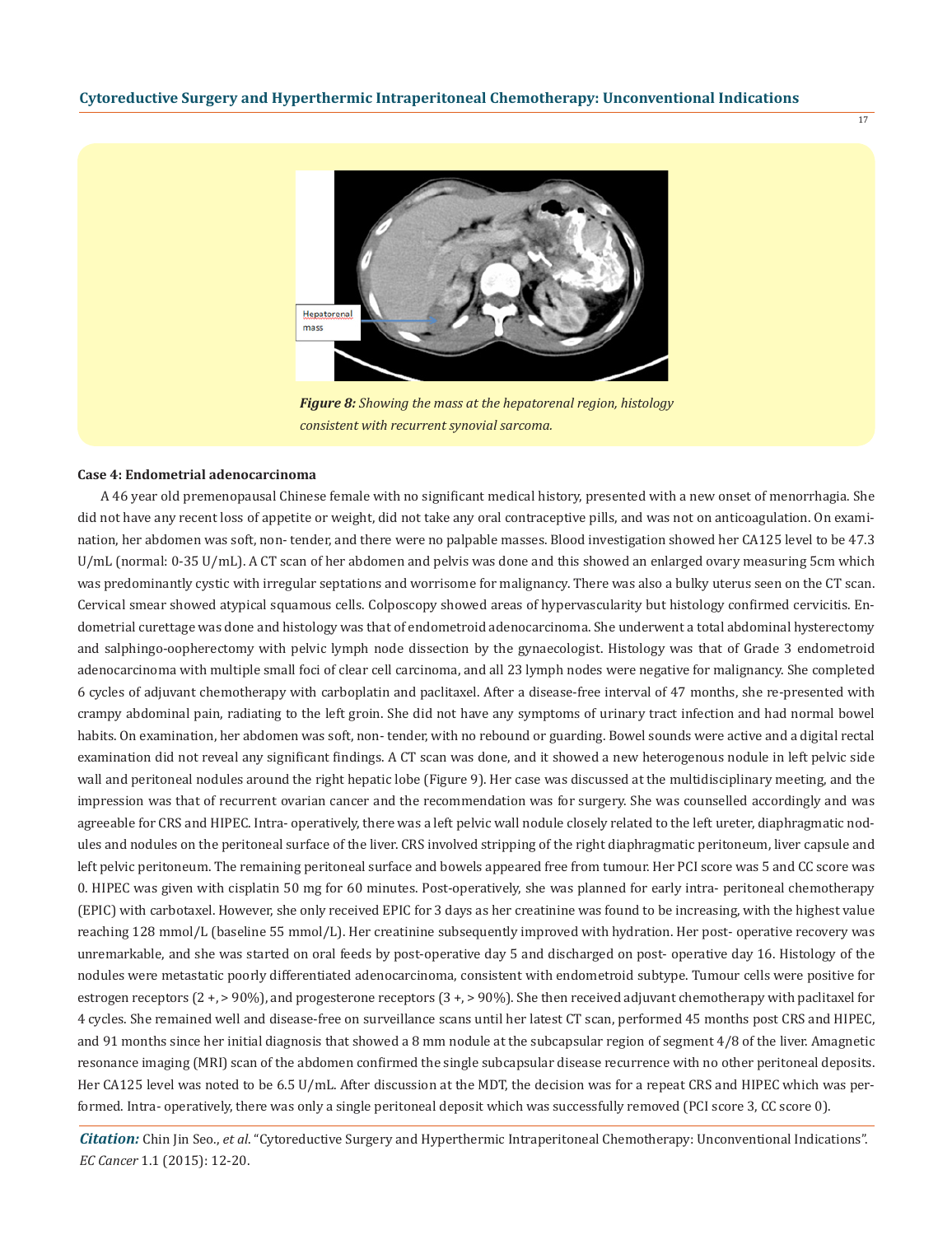

*Figure 9: CT scan showing a new right hepatic lobe enhancing nodule suspicious for recurrent tumour.*

#### **Discussion**

Peritoneal carcinomatosis carries an unfavourable prognosis and if left untreated, will cause great morbidity and mortality due to the progressive involvement of the peritoneal surface and intra-abdominal organs [1]. Patients may present with no other systemic metastases and this has moved clinicians to search aggressively for a treatment option for this subset of patients. The treatment of peritoneal metastases has evolved from CRS in late 1960s and 1970s, to hyperthermicintra- peritoneal chemotherapy in the 1980s, and subsequently combining both modalities as the definitive surgical technique by Dr Sugarbaker [1]. Since then, we have seen significantly improved survival rates for selected patients with peritoneal carcinomatosis who have undergone CRS and HIPEC. Currently, CRS and HIPEC is utilised in the treatment of peritoneal carcinomatosis of colorectal, appendiceal, ovarian, gastric, primary peritoneal, and mesothelioma origin [1]. Attempts at treating peritoneal metastasis of small bowel and endometrium origin, and also peritoneal sarcomatosis have been made but there is no high-level evidence to show the effectiveness of CRS and HIPEC in improving overall survival for these patients.

Small bowel carcinoma is a rare tumour, accounting for less than 2% of all the tumours in the gastrointestinal tract [5]. This includes adenocarcinoma (most common and accounts for nearly half of all small bowel neoplasms), carcinoids, sarcomas and stromal tumours. Despite it being rare, the incidence of small bowel cancer is rising. According to the United States National Cancer Database, incidence of small bowel cancer in the USA rose from 11.8 to 22.7 cases/million people from 1973 to 2004 [6]. Certain recognized risk factors include Peutz-Jeghers syndrome, Familial Adenomatous Polyposis (FAP), Hereditary Nonpolyposis Colorectal Cancer (HNPCC), Crohn's and Coeliac disease [6-7]. Presentation is usually nonspecific and hence, patients are diagnosed in later stages of the disease. Approximately 50% of small bowel adenocarcinomas are found in the duodenum [6], with a slight preference for the second and third portions [7]. Those found in the ileum and jejunum seem to be associated with Crohn's or coeliac disease [7]. Treatment for localised small bowel adenocarcinoma is complete surgical resection of the primary tumour with locoregional lymph node resection [6]. For metastatic disease however, chemotherapy is currently the mainstay of treatment, and has been shown to prolong survivalin several small case series [6]. Literature search showed that The Washington Cancer Institute has had experience with 6 patients with either mucinous or intestinal type adenocarcinoma of the small bowel with peritoneal seeding, treated with CRS and HIPEC [2]. The median survival after CRS and HIPEC was 12 months compared to 9 months for those on palliative chemotherapy [2]. It is difficult to organise large scale studies to come up with the best mode of treatment for advanced small bowel carcinoma as the disease itself is rare. However, CRS and HIPEC should be considered for patients who have advanced disease limited to the peritoneum, high performance status and lack of comorbid disease, allowing them to tolerate the procedure with minimal morbidity or mortality.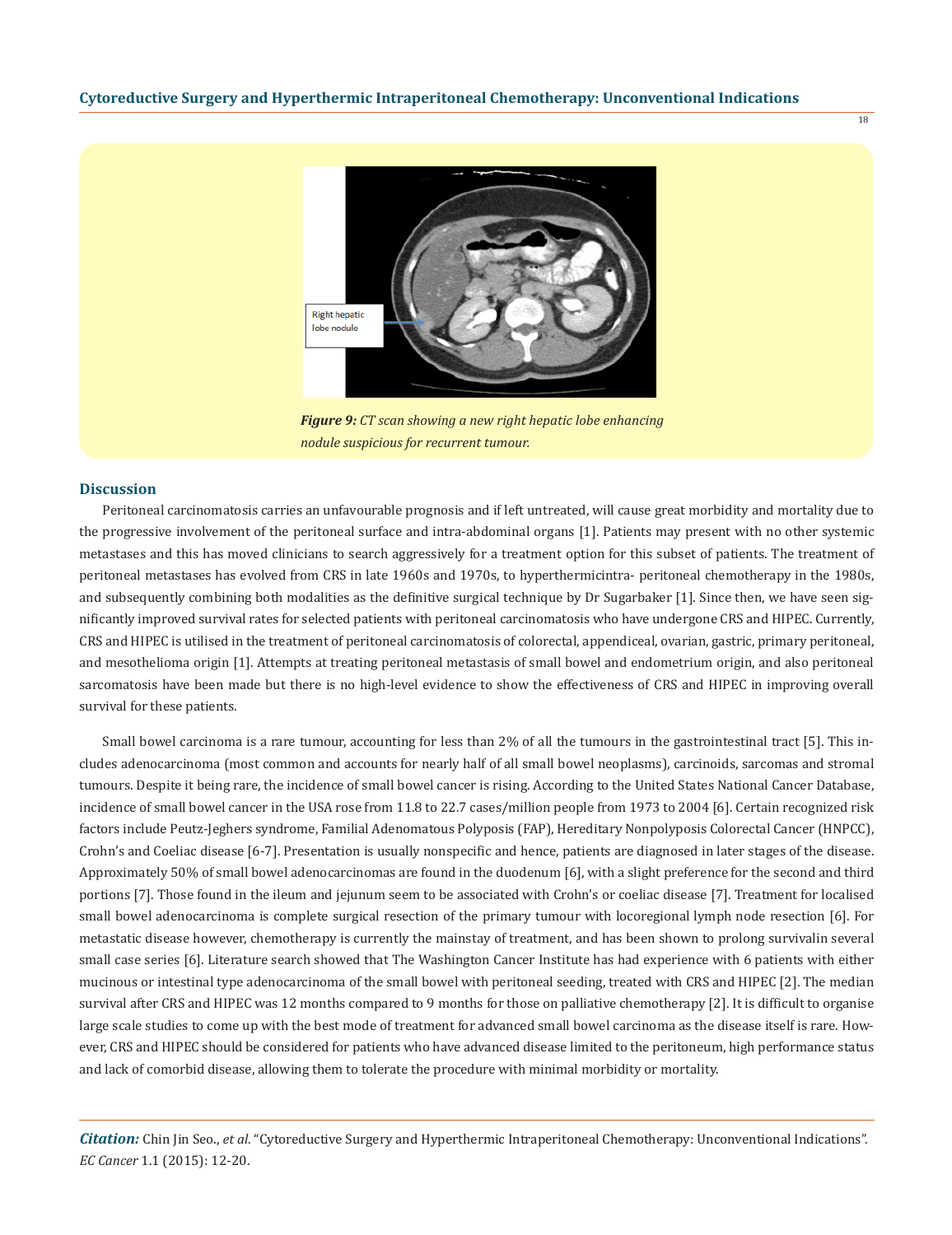Intra-abdominal sarcomas make up 30% of all soft tissue sarcomas, and 50-70% of these patients will face recurrences which will eventually lead to intra-peritoneal dissemination or sarcomatosis [8-9]. Peritoneal sarcomatosis (PS) is associated with poor prognosis, with a median survival of 6-15 months with palliative treatment [8]. As treatment options are limited, CRS and HIPEC have been attempted to prolong the survival of these patients. The MD Anderson Cancer Center looked into CRS and HIPEC as a treatment option in 28 patients with PS [9]. Despite the aggressive surgical approach, they found that patients still recurred with a disease free survival interval of 4.4 months and overall survival duration 16.9 months [9]. They have also proceeded to do a study of CRS and HIPEC in the paediatric age group who have been diagnosed with peritoneal sarcomatosis. CRS and HIPEC provided the patients with a longer overall survival period from less than a year in those undergoing only chemotherapy and radiotherapy to a median of 39 months [10]. In another study by Salti et al, patients with low volume disease and who had undergone complete cytoreduction had a disease- free survival of 31 months [8]. Published duration of disease- free and overall survivals of a patient with peritoneal sarcomatosis is variedas they are dependent on disease histology, extent of disease, completeness of cytoreduction and chemoperfusion techniques [11]. Some of the results are encouraging, and until further studies are available to determine the best management for patients with PS, CRS and HIPEC can be considered in selected patients.

Advanced gynaecological cancers of epithelial ovarian origin have been treated with CRS and HIPEC with good results [12-13]. There are few studies however, which look at the outcomes of endometrial carcinoma with peritoneal metastases, treated with CRS and HIPEC, even though it is the most common cancer of the female reproductive tract. With peritoneal seeding, the median survival of the patient is approximately one year, compared to a 90% 5 year survival of patients with stage 1 disease [14]. Endometrial carcinoma with peritoneal spread would require multimodality treatment including surgery, systemic chemotherapy, brachytherapy, radiation or even hormonal therapy. With CRS and HIPEC, results from a small study showed that the median overall survival was 19.4 months (range 1.5-124.8 months). The major determining factor of the success of CRS and HIPEC were intraoperative PCI score and the CC score; with a PCI score of >10, the patients survived less than 48 months [14]. Hence, with the evolution of CRS and HIPEC and evidence of improved overall survival for these patients, it should be considered as a treatment option for patients with endometrial carcinoma with limited peritoneal metastases.

## **Conclusion**

CRS and HIPEC is fast becoming an accepted treatment modality for peritoneal carcinomatosis of colorectal, ovarian, gastric and primary peritoneal origins. However, this procedure can also be considered for other cancers localised to the peritoneal cavity. A few institutions have reported small case series of the use of CRS and HIPEC in the treatment of peritoneal sarcomatosis, mucinous adenocarcinoma of the small bowel and uterine sarcomas [2-4], and longer follow-up time for these unconventional indications, would serve to show its effectiveness and the positive impact on survival it can have, on select patients with localised peritoneal diseases.

## **Bibliography**

- 1. F Roviello., *et al*. "Treatment of peritoneal carcinomatosis with cytoreductive surgery and hyperthermic intraperitoneal chemo therapy: State of the art and future developments". *Surgical Oncology* 20.1 (2011): 38-54.
- 2. P Marchettini and PH Sugarbaker. "Mucinous adenocarcinoma of the small bowel with peritoneal seeding". *European Journal of Surgical Oncology* 28.1 (2002): 19-23.
- 3. D Baratti., *et al*. "Peritoneal sarcomatosis: Is there a subset of patients who may benefit from cytoreductive surgery and hyper thermic intraperitoneal chemotherapy?" *Annals of Surgical Oncology* 17.12 (2010): 3220-3228.
- 4. Jimenez WA., *et al*. "Cytoreductive surgery and hyperthermic intraperitoneal chemotherapy in the management of recurrent high-grade uterine sarcoma with peritoneal dissemination". *American Journal of Obstetrics & Gynecology* 210.3 (2014): 259.e1-259.e8.
- 5. TR Halfdanarson., *et al*. "A single-institution experience with 491 cases of small bowel adenocarcinoma". *The American Journal of Surgery* 199.6 (2010): 797-803.